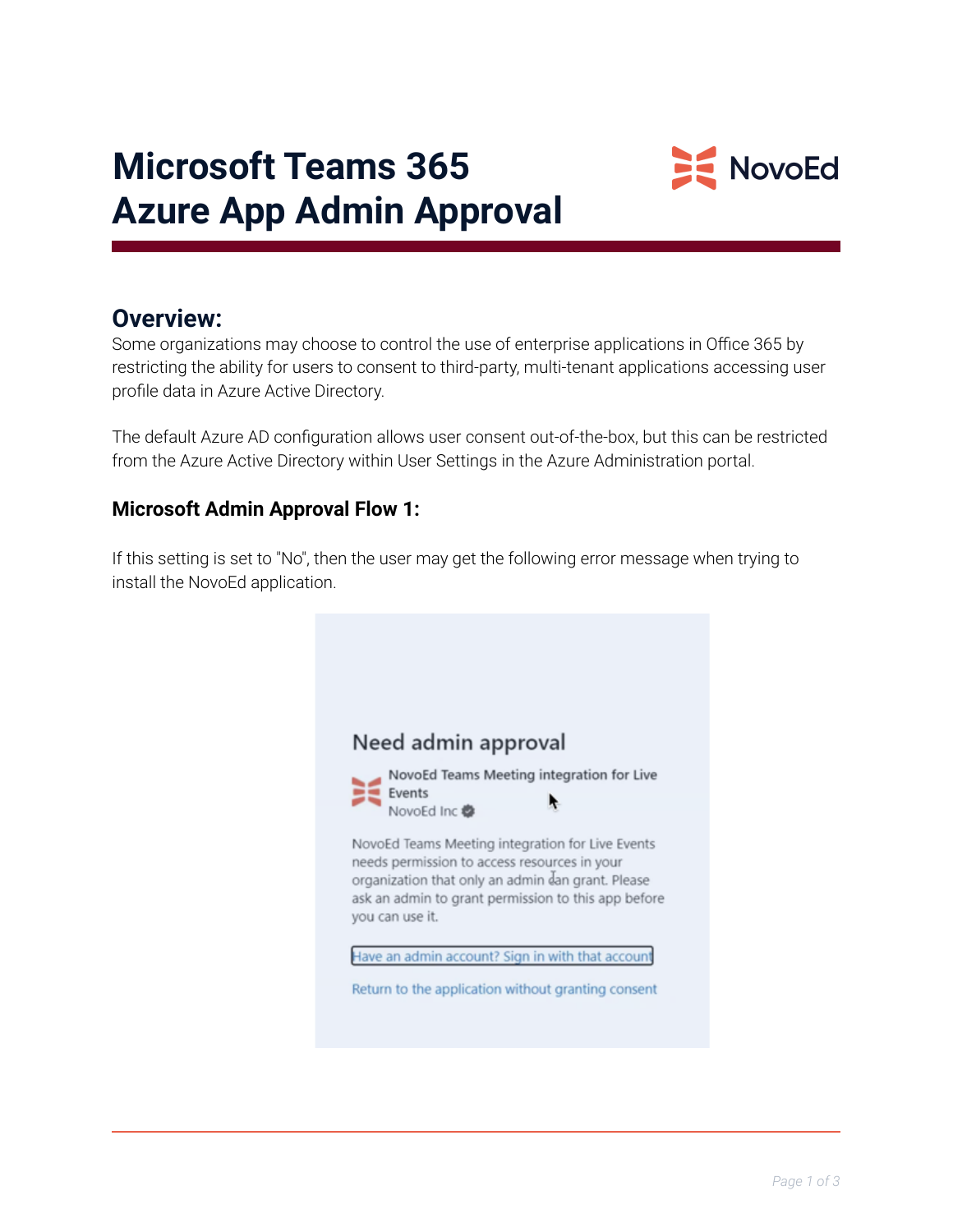If you receive the error message above, **do not** log in with a Microsoft Admin Account. You will need to get your Microsoft Organization administrator to grant admin access to our application prior to the NovoEd admin trying to install the application.

Have the MS admin go to:

[https://login.microsoftonline.com/{tenant-id}/adminconsent?client\\_id=0dacc6b9-6](https://login.microsoftonline.com/%7Btenant-id%7D/adminconsent?client_id=0dacc6b9-6574-4413-a2dc-091d4e531602) [574-4413-a2dc-091d4e531602](https://login.microsoftonline.com/%7Btenant-id%7D/adminconsent?client_id=0dacc6b9-6574-4413-a2dc-091d4e531602)

Or [Click](https://login.microsoftonline.com/%7Btenant-id%7D/adminconsent?client_id=0dacc6b9-6574-4413-a2dc-091d4e531602) here

replacing the {tenant-id} with the MS tenant-id of the organization, and provide global admin consent for all users to use the application within the organization.

The MS Admin will see the following approval request.



Once accepted the NovoEd admin is able to finish the NovoEd MS teams installation.